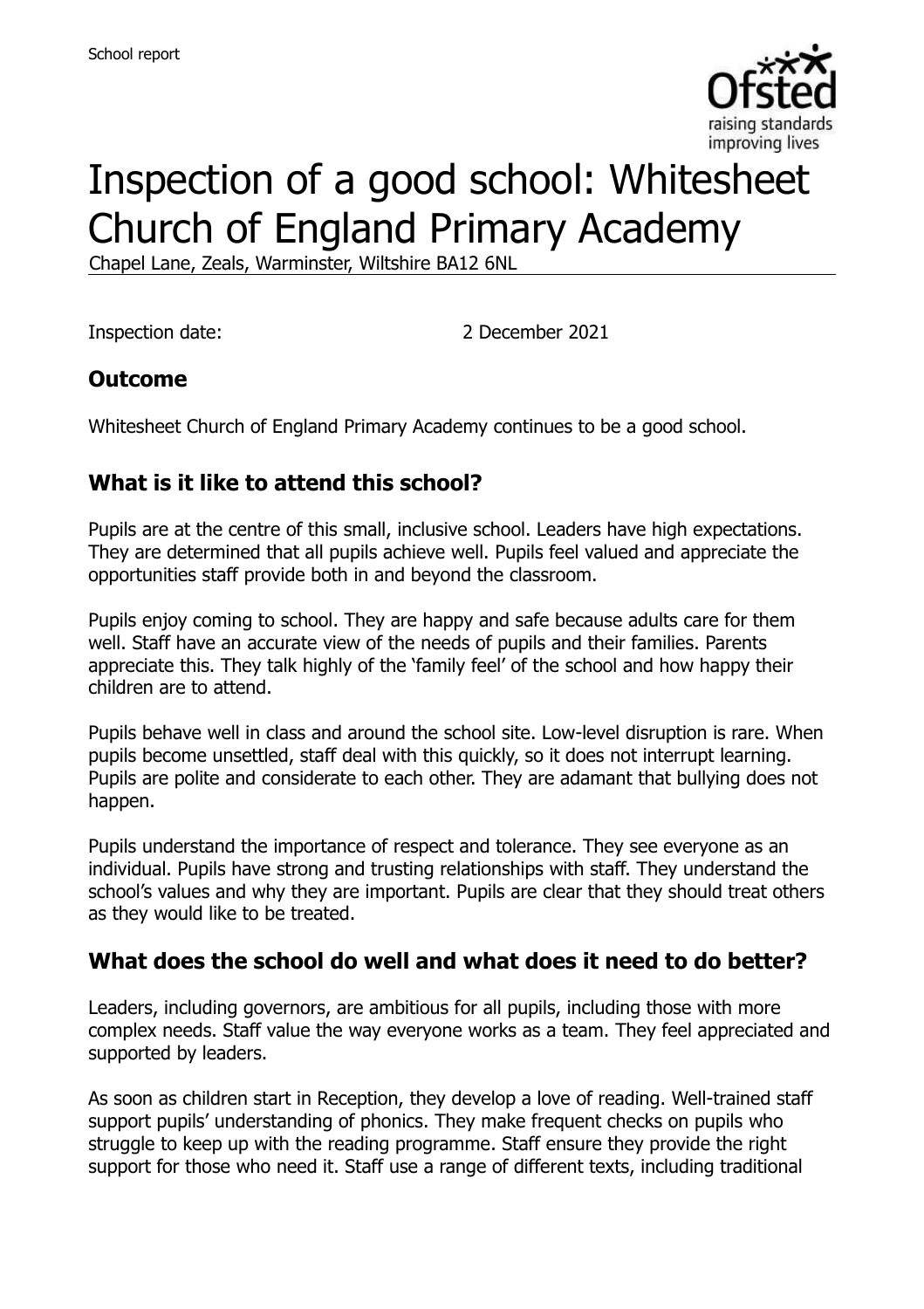

tales and rhymes. Books are matched to the sounds that pupils are learning. As a result, pupils are developing into confident and competent readers.

Older pupils enjoy reading. They are keen to discuss the books they have read or had read to them. Pupils enthuse about how books can be a comfort as they can lose themselves in different stories. Staff read to pupils regularly. Pupils are motivated to read widely through rewards and challenges adults provide.

Leaders have made improvements to the mathematics curriculum. It is now sequenced and organised well to help pupils remember what they have learned. Pupils can discuss their learning in mathematics using the correct mathematical vocabulary. Staff in the early years foundation stage provide children with exciting opportunities to use the natural world to develop their understanding of number. Pupils with special educational needs and/or disabilities (SEND) have access to high-quality resources to help them to learn.

Leaders have worked diligently on planning the wider curriculum. They make sure that pupils in mixed-aged classes are provided with a sequenced and organised curriculum. However, some subjects are more developed than others. Consequently, not all pupils gain the knowledge and skills they need in some subjects. For example, in history, recent changes within the curriculum are beginning to have an impact. Pupils therefore are beginning to develop historical thinking. However, more work is needed to embed this within key stage 2.

Staff provide well for pupils with SEND. They carefully adapt learning to ensure all pupils access the same curriculum. As a result, pupils work successfully alongside their peers in a nurturing and supportive environment.

Staff have high expectations of pupils' behaviour. Relationships between staff and pupils are based on mutual respect. Pupils show positive attitudes to their learning. They concentrate and listen carefully to their teachers and classmates. Consequently, school is a calm and purposeful place.

Leaders prioritise pupils' personal development. The school provides a wide range of opportunities to develop them as individuals, including sport and music. Pupils are excited about the range of enrichment activities they can access, for example yoga. Pupils say this helps them with their mental well-being. They understand the importance of celebrating differences. Pupils know everyone is different. They say that no one is perfect but 'we should all get along'.

## **Safeguarding**

The arrangements for safeguarding are effective.

Staff act in the best interests of keeping pupils safe. They are clear on how to report any concerns. Staff know leaders will take any concerns seriously and involve multi-agency support if necessary. Staff and governors take part in training to keep pupils' welfare and safety at the heart of what they do.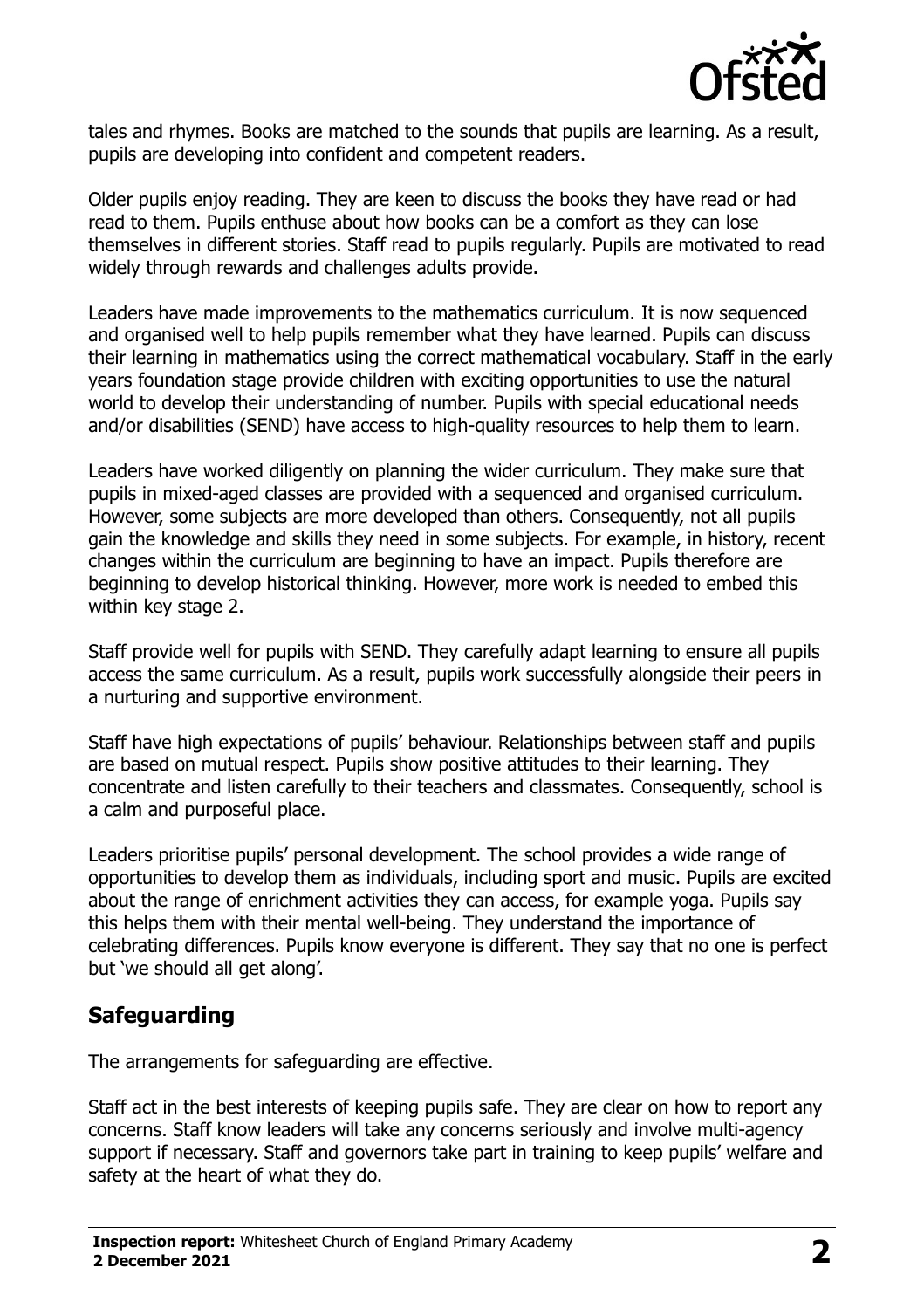

Leaders ensure that the curriculum supports pupils' understanding of how to keep safe. Pupils know how to do this in a variety of situations. In particular, they are very clear about how to stay safe when using the internet.

# **What does the school need to do to improve?**

#### **(Information for the school and appropriate authority)**

- $\blacksquare$  Some planning for subjects in the wider curriculum is not as developed as it needs to be. Teachers are not always clear what pupils should know and by when. Leaders need to ensure the curriculum sets out exactly the important knowledge and skills that need to be learned across all subjects.
- $\blacksquare$  Recent changes to aspects of subjects in the wider curriculum are not implemented well enough in key stage 2. As a result, some pupils are not clear on the content staff want them to know and understand. Leaders need to ensure that changes to the curriculum are securely implemented across the school.

## **Background**

When we have judged a school to be good, we will then normally go into the school about once every four years to confirm that the school remains good. This is called a section 8 inspection of a good or outstanding school, because it is carried out under section 8 of the Education Act 2005. We do not give graded judgements on a section 8 inspection. However, if we find evidence that a school would now receive a higher or lower grade, then the next inspection will be a section 5 inspection. Usually this is within one to two years of the date of the section 8 inspection. If we have serious concerns about safeguarding, behaviour or the quality of education, we will deem the section 8 inspection as a section 5 inspection immediately.

This is the first section 8 inspection since we judged the school to be good in November 2016.

## **How can I feed back my views?**

You can use [Ofsted Parent View](https://parentview.ofsted.gov.uk/) to give Ofsted your opinion on your child's school, or to find out what other parents and carers think. We use information from Ofsted Parent View when deciding which schools to inspect, when to inspect them and as part of their inspection.

The Department for Education has further quidance on how to complain about a school.

If you are the school and you are not happy with the inspection or the report, you can [complain to Ofsted.](https://www.gov.uk/complain-ofsted-report)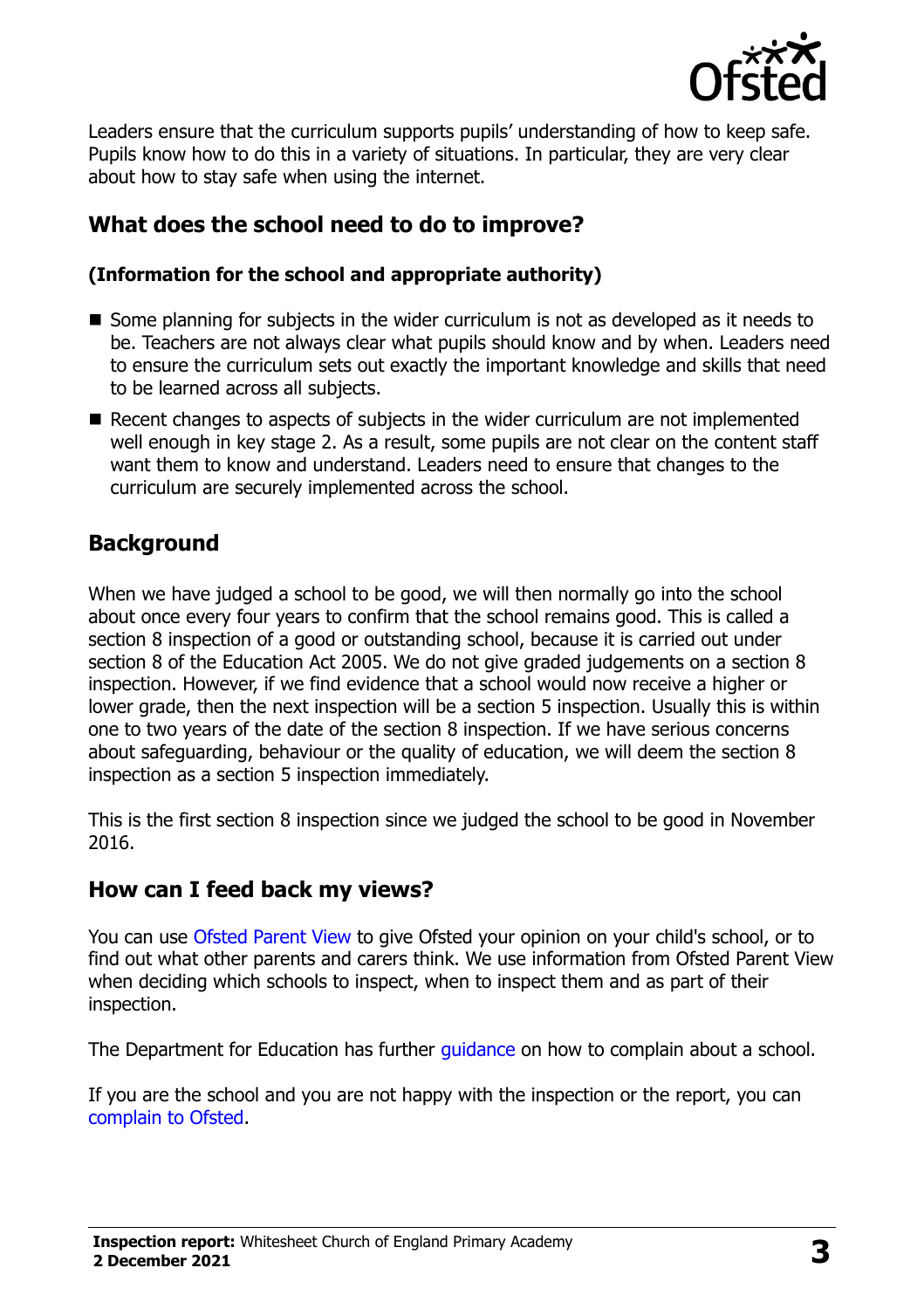

# **Further information**

You can search for [published performance information](http://www.compare-school-performance.service.gov.uk/) about the school.

In the report, ['disadvantaged pupils'](http://www.gov.uk/guidance/pupil-premium-information-for-schools-and-alternative-provision-settings) refers to those pupils who attract government pupil premium funding: pupils claiming free school meals at any point in the last six years and pupils in care or who left care through adoption or another formal route.

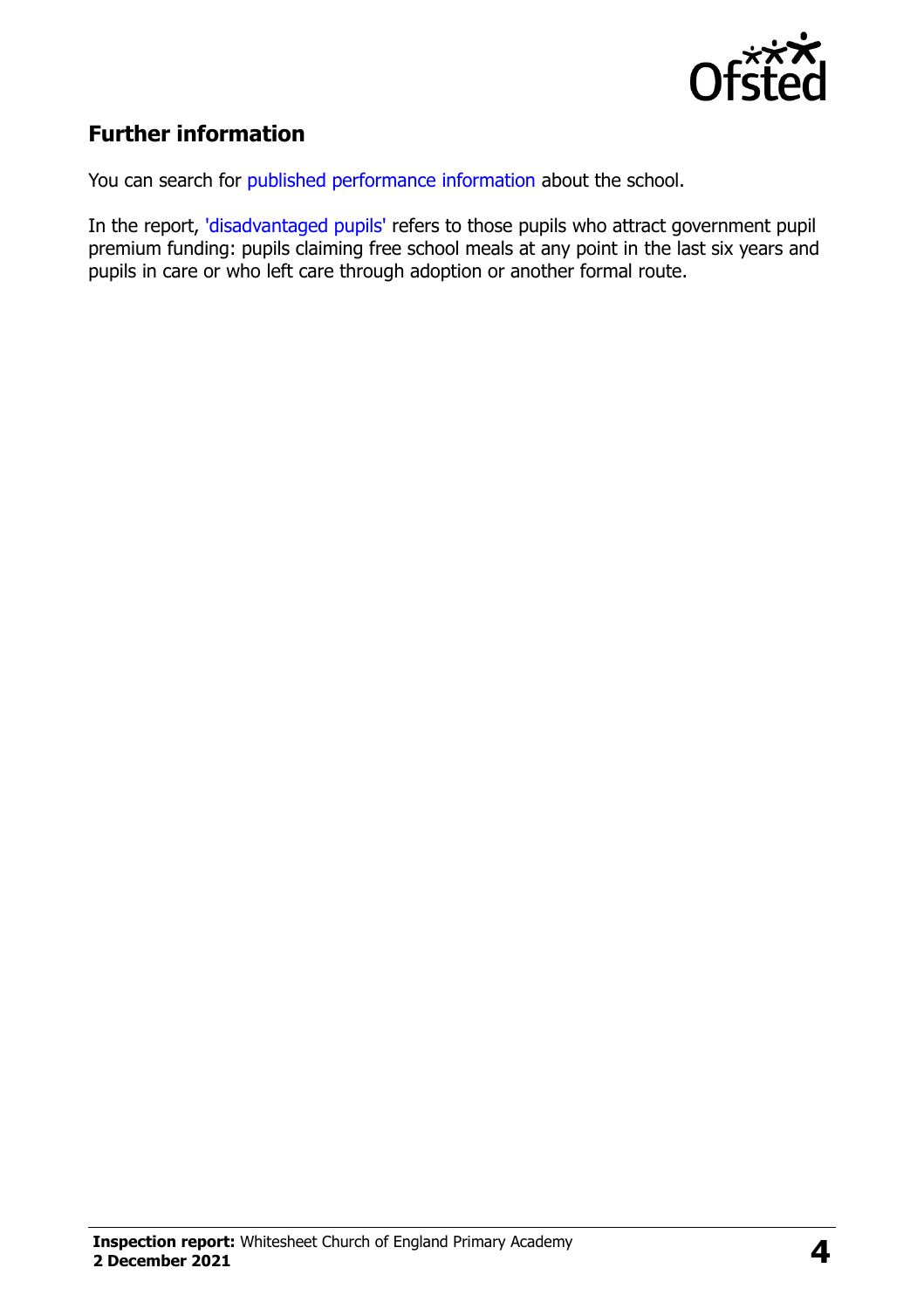

# **School details**

| Unique reference number             | 140351                                                                |
|-------------------------------------|-----------------------------------------------------------------------|
| <b>Local authority</b>              | Wiltshire                                                             |
| <b>Inspection number</b>            | 10211020                                                              |
| <b>Type of school</b>               | Primary                                                               |
| <b>School category</b>              | Academy sponsor-led                                                   |
| Age range of pupils                 | 4 to 11                                                               |
| <b>Gender of pupils</b>             | Mixed                                                                 |
| Number of pupils on the school roll | 41                                                                    |
| <b>Appropriate authority</b>        | Board of trustees                                                     |
| <b>Chair of trust</b>               | Graham Exon                                                           |
| <b>Headteacher</b>                  | Vanessa Higgins                                                       |
| Website                             | www.whitesheet.dsat.org.uk                                            |
| Date of previous inspection         | 16 and 17 November 2016, under section 5<br>of the Education Act 2005 |

# **Information about this school**

- Whitesheet Church of England Primary Academy is smaller than the average-sized rural primary school. The school is now based on one site.
- The school is part of the Diocese of Salisbury Academy Trust.
- The school is a Church of England school. At its most recent Section 48 inspection, carried out in November 2016, the school was judged to be good.
- The school does not use any alternative provision.

## **Information about this inspection**

- This was the first routine inspection the school received since the COVID-19 pandemic began. The inspectors discussed the impact of the pandemic with school leaders and have taken that into account in their evaluation.
- Inspectors met with the headteacher, representatives from the multi-academy trust, groups of staff and a representative from the governing body.
- Inspectors carried out deep dives in these subjects: early reading, mathematics and history. For each deep dive, inspectors met with subject leaders, looked at curriculum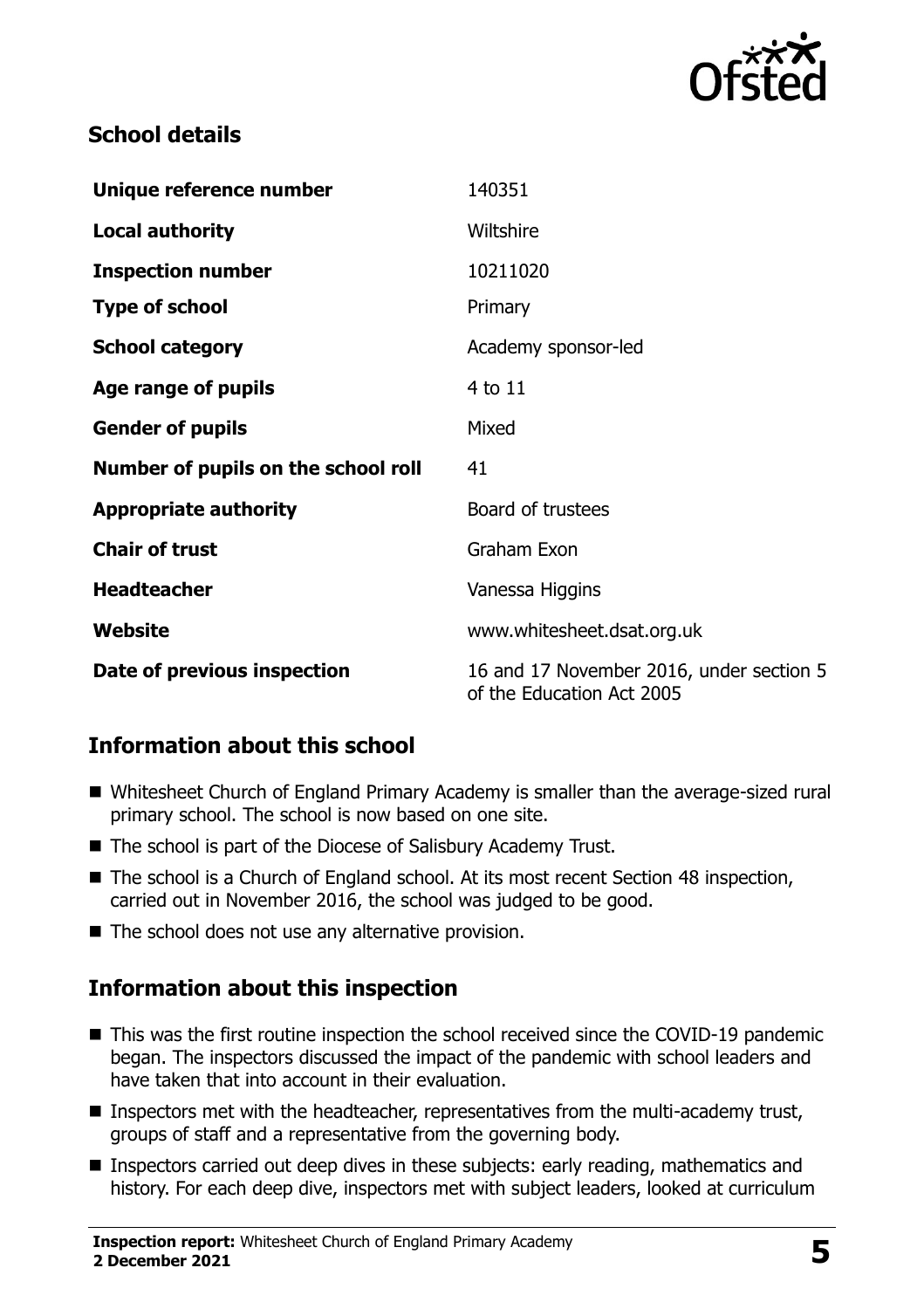

plans, visited a sample of lessons, spoke to teachers and pupils and looked at samples of pupils' work.

- An inspector listened to pupils from Years 1, 2 and 3 read to an adult.
- Inspectors looked at how the school keeps pupils safe. They met with the designated safeguarding lead and scrutinised the school's checks on recruitment.
- Inspectors considered 16 responses to the online survey, Ofsted Parent View, including 10 free-text responses and three responses to the staff survey.

#### **Inspection team**

Heather Barraclough, lead inspector Her Majesty's Inspector

Marcia Northeast **Marcia Northeast Constanting Constanting Ofsted Inspector**